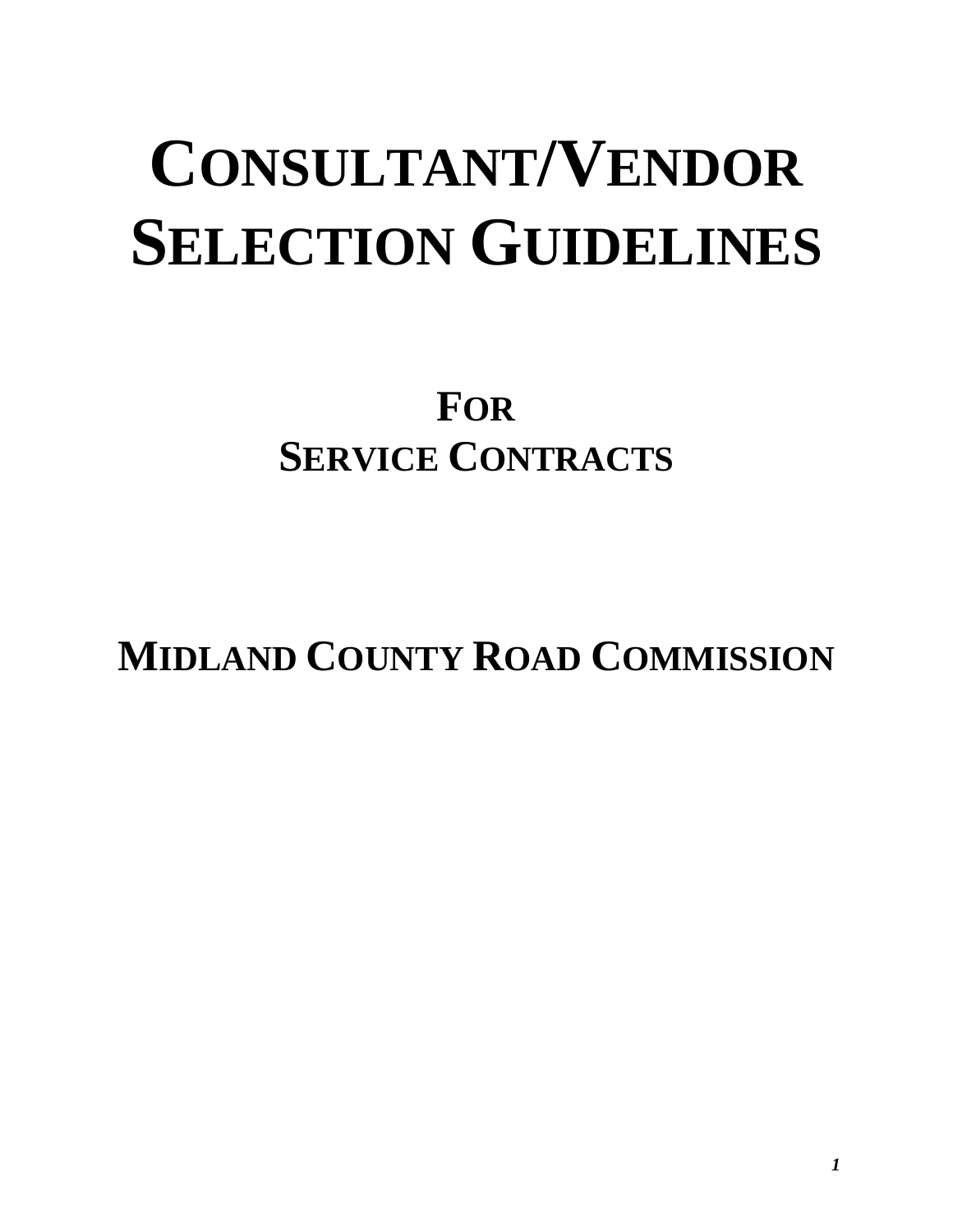# **PART I – GENERAL INFORMATION**

This document covers the procedures for consultant/vendors to follow for each selection process MCRC uses.

# **1. BACKGROUND**

The Midland County Road Commission uses a best value process for procuring services. Requests for Proposal (RFPs) for all services greater than \$25,000 will be posted on MCRC's web site.

This guideline defines the type of RFP based on the estimated cost of the service. The type of contract or authorization does not affect the selection process.

MCRC will seek to contract with the consultant/vendor who is selected. This contract may be an authorization under an Indefinite Delivery of Services (IDS) contract or a regular contract. If any problems occur during the contracting process that do not allow MCRC to contract with the selected consultant/vendor, the next highest qualified consultant/vendor based on best value will be considered for selection.

All results will be placed on the web site.

# **2. DEBRIEFING**

No formal feedback will be provided. The selected firm will be announced and the information will be posted on the website. Informal feedback may be provided via phone or email.

## **3. CLASSIFICATION AND EVALUATION OF PROPOSALS**

- **3.1 Initial Classification of Proposals as Responsive or Nonresponsive**. All proposals will initially be classified as either "responsive" or "nonresponsive." Proposals may be found nonresponsive any time during the evaluation process or contract negotiation if any of the required information is not provided; the submitted price is found to be excessive or inadequate as measured by criteria stated in the RFP; or the proposal is not within the plans and specifications described and required in the RFP. If a proposal is found to be nonresponsive, it will not be considered further.
- **3.2 Evaluation of Proposals**. The evaluation committee will evaluate the remaining proposals and recommend whether to award the contract to the highest scoring proposer or, if necessary, to seek discussion/negotiation or a best and final offer in order to determine the highest scoring proposer. All responsive proposals will be evaluated based on stated evaluation criteria. In scoring against stated criteria, MCRC may consider such factors as accepted industry standards. These scores will be used to determine the most advantageous offering to the county.
- **3.3 Completeness of Proposals**. Scoring will be based on the proposer's proposal and other items outlined in this RFP. Submitted responses may not include references to information located elsewhere, such as Internet web sites or libraries, unless specifically requested. Information or materials presented by proposers outside the formal response or subsequent discussion/negotiation or "best and final offer," if requested, will not be considered, will have no bearing on any award, and may result in the proposer being disqualified from further consideration.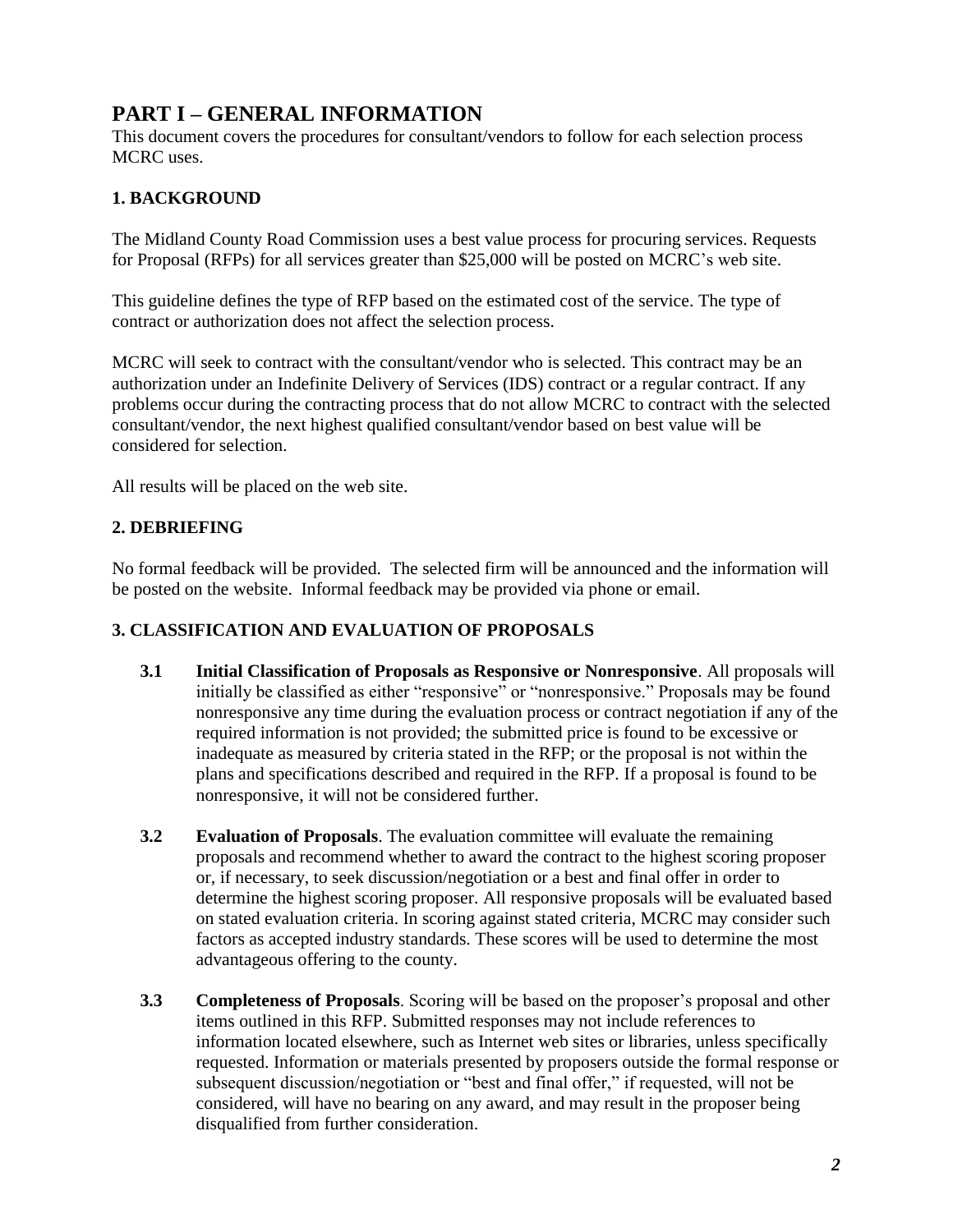**3.4 Evaluation Committee Recommendation for Contract Award.** The evaluation committee will provide a written recommendation for contract award to the CSRT that contains the scores, justification, and rationale for its decision. The CSRT will review the recommendation to ensure its compliance with the RFP process and criteria before concurring in the evaluation committee's recommendation.

# **4. MCRC's RIGHTS RESERVED**

While MCRC has every intention to award a contract as a result of this RFP, issuance of the RFP in no way constitutes a commitment by the county of Midland to award and execute a contract. Upon a determination such actions would be in its best interest, MCRC, in its sole discretion, reserves the right to:

- cancel or terminate this RFP
- reject any or all proposals received in response to this RFP
- not award if it is in MCRC's best interest not to proceed with contract execution or
- if awarded, terminate any contract if MCRC determines adequate funds are not available

# **PART II – PROCESS STEPS**

## **1. ALL SERVICES**

- **1.1** A MCRC Selection Team will be assembled for each service.
- **1.2** MCRC will post an RFP with a scope of work for each service on the web site. The RFP will identify the items that will be scored for selection, the prequalification classifications required. If this is a service that does not require prequalification, an additional advertisement may be made in newspapers, periodicals, or additional web sites.
- **1.3** Interested consultant/vendors shall submit a proposal in accordance with the guidance provided in this document by the deadline date and time indicated. The consultant/vendors should not incur significant costs developing information for this submittal. Scoring and selection will not be based on the appearance of the submitted package, but on an evaluation of the consultant/vendor's knowledge and experience in the specialty area(s).
- **1.4** MCRC will seek to contract with the selected consultant/vendor.
- **1.5** Results of selection approvals will be posted on the MCRC web site.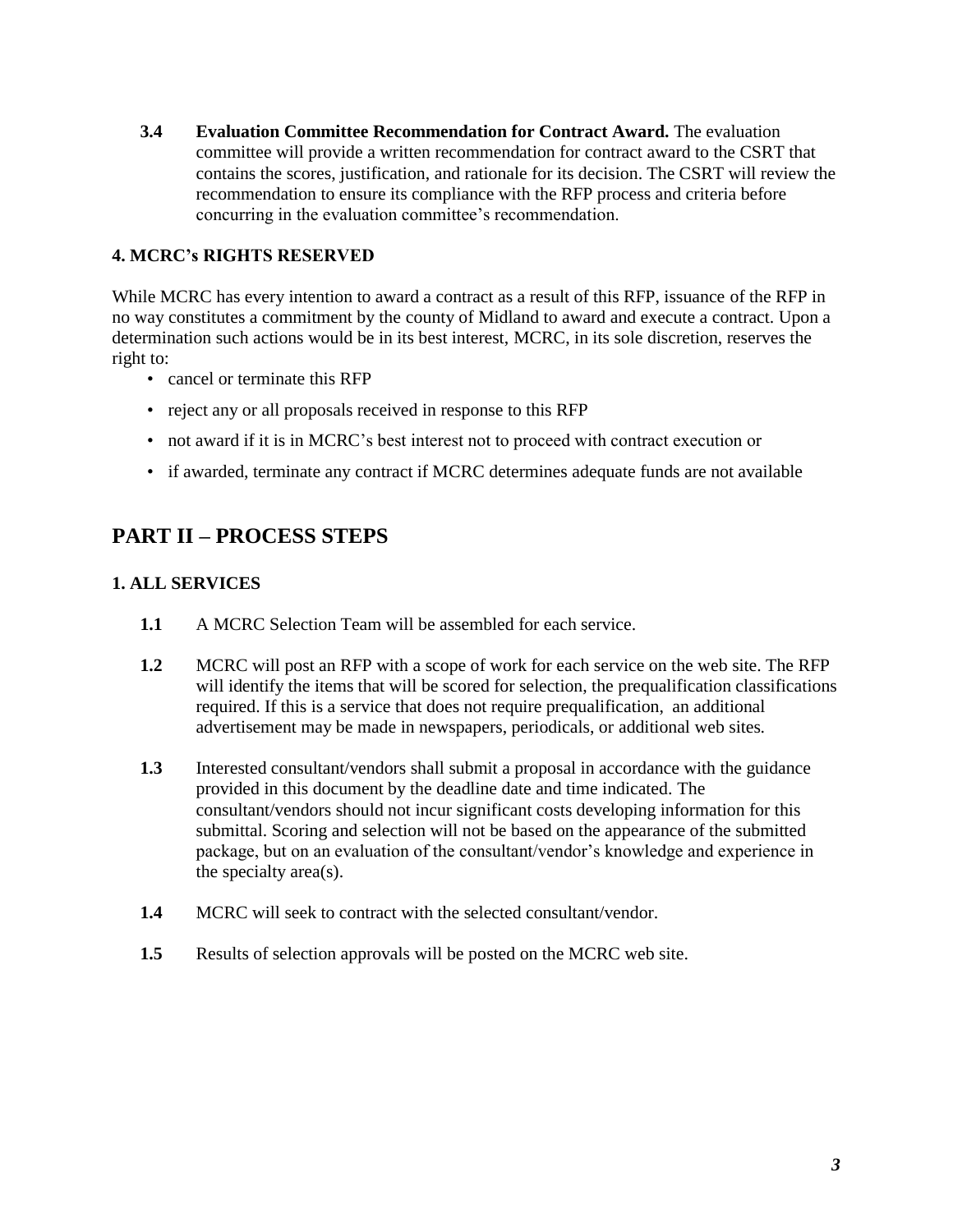# **PART III – INSTRUCTIONS FOR SUBMITTING PROPOSALS**

# **1. INSTRUCTIONS FOR SENDING IN PROPOSALS**

- **1.1** MCRC requires all proposals to be submitted electronically for all projects posted on MCRC's website. Printed versions are also desired for any proposals exceeding 20 pages. The Proposer's will receive an e-mail reply/notification from MCRC when the proposal is received. Please retain a copy of this e-mail as proof that the proposal was received on time.
- **1.2** All questions regarding the scope of work in the RFP must be submitted by e-mail as directed in the RFP. Questions shall be received a minimum of four (4) business days prior to the date and time that the proposal is due unless otherwise stated in the RFP. MCRC reserves the right to reject any and all proposals, technical proposals and /or bids received as a result of any RFP. MCRC will not pay for the information solicited or obtained as a result of a consultant/vendor's response to any RFP.

# **PART IV – PROPOSAL INFORMATION AND SCORING**

#### **Formal proposals are required and shall include the information as outlined in these Guidelines.** This section is the information required in the proposal that will be used to score the qualifications of each consultant/vendor's proposal. The section numbering correlates to the score sheet. Therefore, the consultant/vendors should format their proposals consistent with the outline provided.

## 1. **UNDERSTANDING OF SERVICE**

Describe understanding of the service intended to be proposed. This information is to be based on the scope of services.

## 2. **QUALIFICATIONS OF TEAM**

Describe the structure of the project team including the roles of all key personnel and subcontractors. For each subcontractor describe role in service and include what percent of the task that the subcontractor is expected to provide. Provide résumés for each of the key staff of the prime and subcontractor.

## **3. PAST PERFORMANCE**

The project manager will contact references and review relevant performance evaluations from the past 5 years.

**Record of past accomplishment**- proposer satisfactorily completed past projects, was cooperative and flexible, and ended past projects according to the original budget and time schedule.

# **4. INNOVATION**

The innovations proposed are to be supplied by the vendor. They could include one or more of the following: new technologies, new materials, time saving measures, or cost saving measures. Methods of improvement or alternative strategies.

# **5. LOCATION**

The location of work team in relation to Midland County.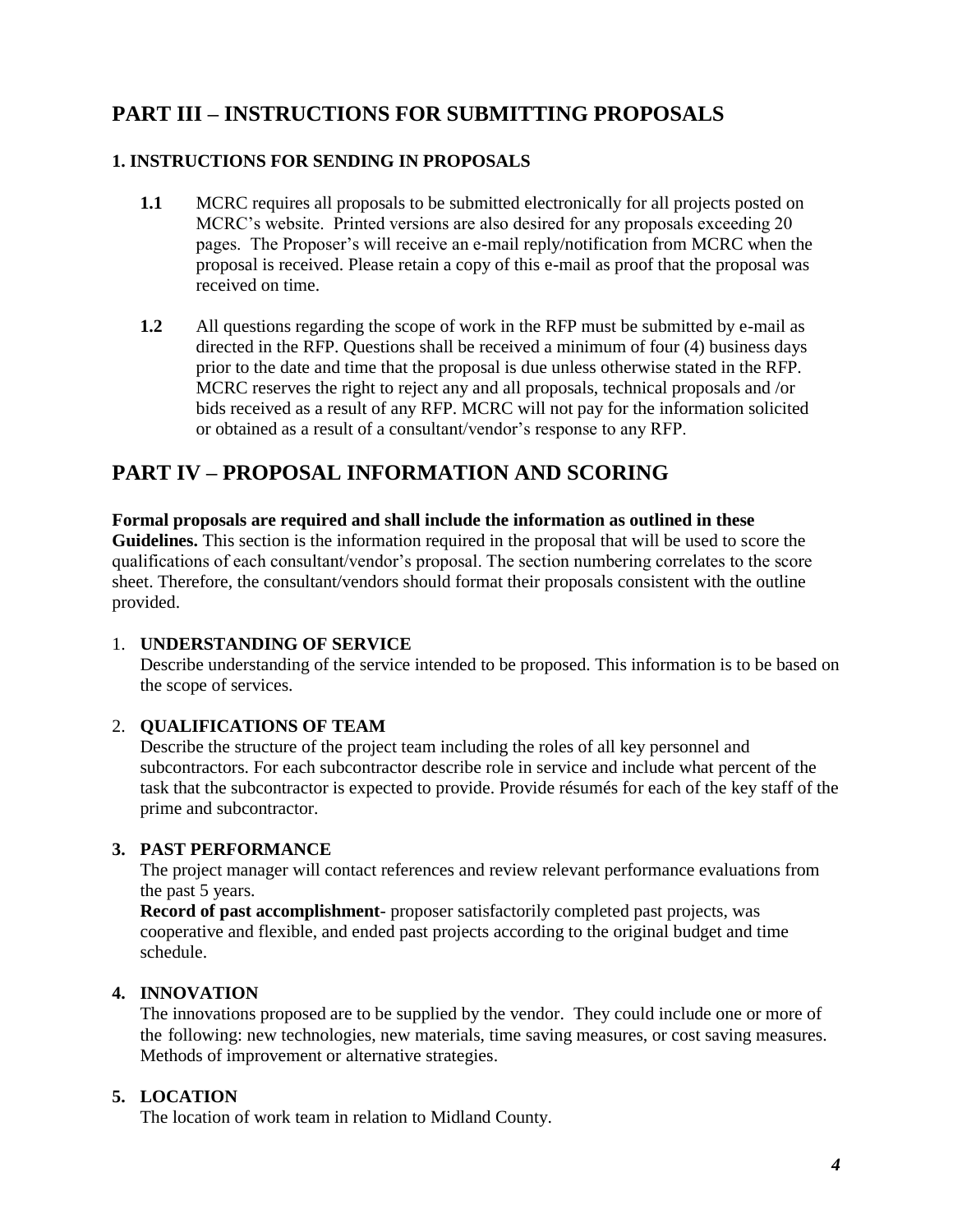#### **6. COST EXAMPLES**

Cost score is based on the past service examples vs. cost and/or cost of proposed services and/or staff.

# **PART V – EVALUATION CRITERIA**

The evaluation committee will review and evaluate the proposals according to the following criteria. The Understanding of Service, Qualification of Team, Past Performance, Innovation, Location AND Cost examples portions of the proposal will be evaluated based on the following Scoring Guide.

#### **1. Scoring Guide**

A maximum total number of points available are set out in the RFP's evaluation criteria section. Each category of evaluation criteria will be broken down further with points assigned to each. In awarding these points, please consider the following guidelines:

#### **1.1. Superior Response: 5**

A superior response will be a highly comprehensive, excellent reply that meets all of the requirements of the areas within that category. In addition, the response covers areas not originally addressed within the RFP category and includes additional information and recommendations that would prove both valuable and beneficial to the agency. This response is considered to be an excellent standard, demonstrating the proposer's authoritative knowledge and understanding of the project.

#### **1.2 Very Good Response: 4**

A very good response will provide useful information, while showing experience and knowledge within the category. The proposal is well thought out and addresses all requirements set forth in the RFP. The proposer provides insight into their expertise, knowledge and understanding of the subject matter.

## **1.3 Good Response: 3**

A good response meets all the requirements and has demonstrated in a clear and concise manner a thorough knowledge and understanding of the subject matter. This response demonstrates an above average performance with no apparent deficiencies noted.

## **1.4 Fair Response: 2**

A fair response meets the requirements in an adequate manner. This response demonstrates an ability to comply with guidelines, parameters, and requirements with no additional information put forth by the proposer.

#### **1.5 Poor Response: 1**

A poor response minimally meets most requirements set forth in the RFP. The proposer has demonstrated knowledge of the subject matter only.

All service proposals are considered the property of the submitter and do not become public property unless selected. Names of firms and scores shall be posted and firms that are not selected will have their information removed from Midland County Road Commission files.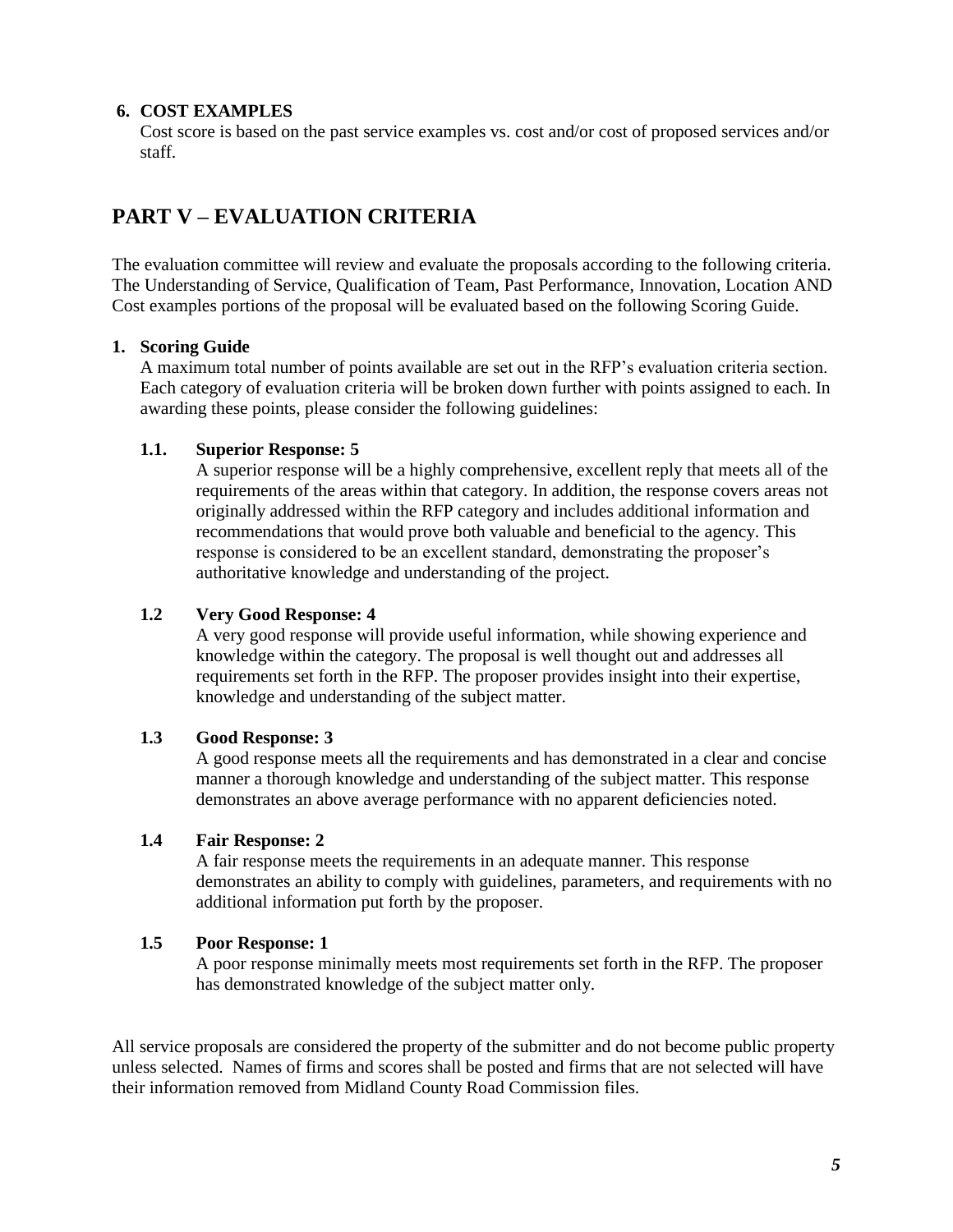# **SERVICE VENDOR PERFORMANCE EVALUATION PROCESS**

The Midland County Road Commission (MCRC) will complete a performance evaluation for all types of services contracted through the Road Commission, for both prime vendors and subvendors, in order to: provide documented feedback of performance; promote project management/vendor communication; identify and document areas of potential improvements; and improve the overall quality of MCRC projects. The vendor and subvendor(s) will be rated on the following twelve factors on a scale from 1 to 10, if they are applicable to the project:

- 1. Was the vendor in control of the services provided toMCRC?
- 2. Did the vendor communicate adequately with the Road Commission staff?
- 3. Was the vendor responsive to requests from the Road Commission, including requests for information and requests to make changes in the work?
- 4. Did the vendor follow good safety practices?
- 5. Did the vendor meet deliverable date requirements?
- 6. Did the vendor coordinate work with subvendor's work, exercise authority over subvendors, provide notice of subvendor work schedule, and ensure that subvendors were in compliance with contract requirements?
- 7. Did the vendor have competent and sufficient personnel with the technical expertise needed to successfully complete the project?
- 8. Did the vendor have adequate and sufficient resources other than personnel (equipment, manuals, etc.) to fulfill the requirements of the scope of services?
- 9. Did the vendor provide a quality work product?
- 10. Did the vendor properly notify and coordinate work withother affected parties such as utility companies, property owners, local units of government, and other MCRC areas?
- 11. Did the vendor meet the applicable environmental requirements, such as documentation, enforcement, obtaining permits, studies, etc.?
- 12. Did the vendor comply with applicable federal, state and local laws and regulations and/or MCRC guidelines and procedures? This includes, but is not limited to, compliance with prompt payment to subvendors, submitting accurate and timely invoices, responding to contractual issues, and adhering to Disadvantaged Business Enterprise (DBE) participation guidelines.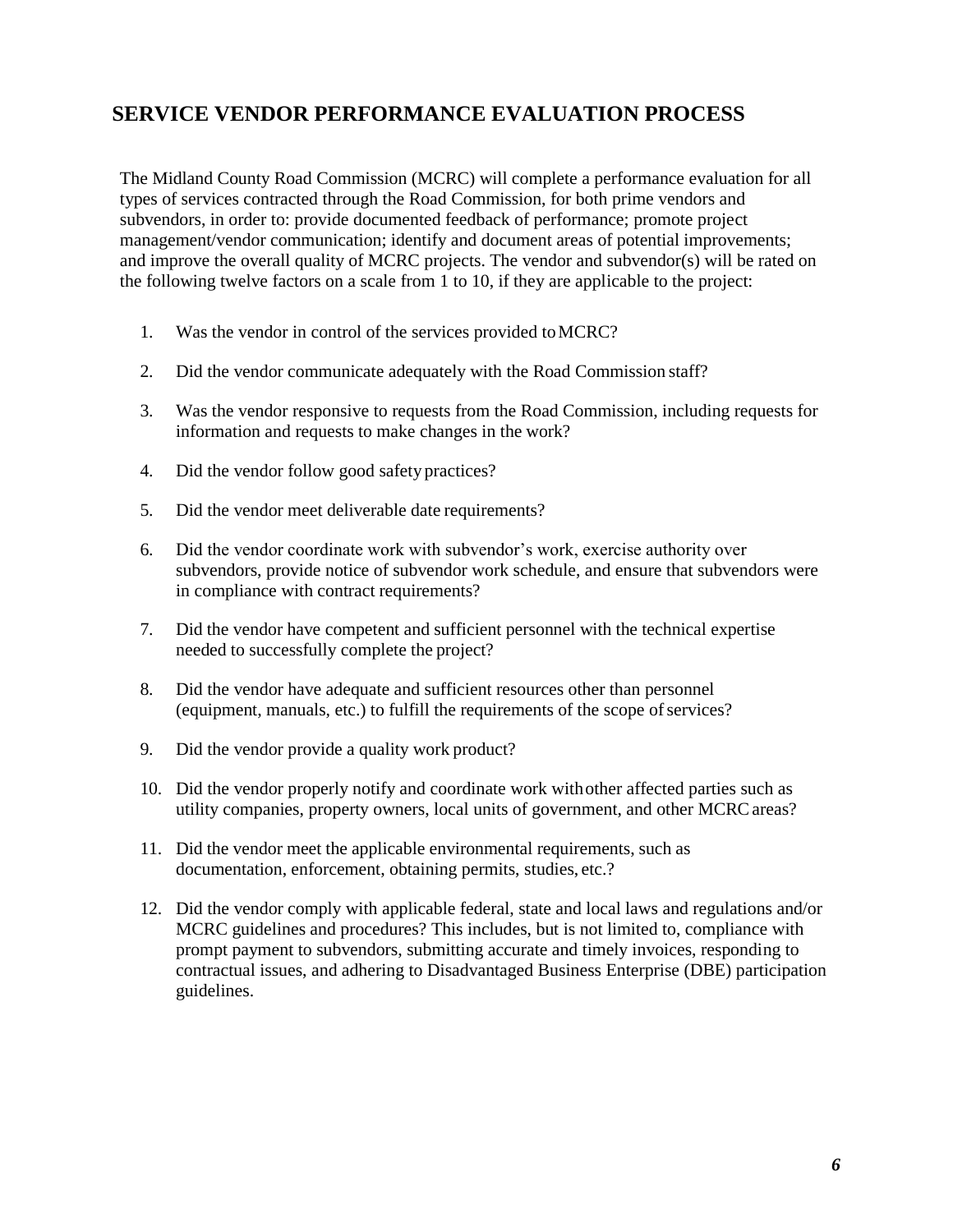# **PERFORMANCE EVALUATION APPEAL PROCESS**

MCRC has a service vendor performance evaluation appeal process to provide service vendors an opportunity to contest performance evaluation scores of 7 or less. Note that any evaluation factor score of 7 or less may result in actions taken against a service vendor's prequalification status up to and including loss of prequalification. The appeal process is documented below:

# **Informal Review Procedures**

- 1. Within 21 calendar days from the date a service vendor receives a performance evaluation (excluding interim evaluations), the service vendor submits a written request to the MCRC Project Manager to meet with the Project Manager and the Project Manager's Supervisor, to review an evaluation of any rating of 7 or below. If the written request is not received within the 21 calendar day period, the original evaluation becomes final and binding, and will not be subject to further contest or appeal.
- 2. Within 10 days of receipt of service vendor request, the MCRC Project Manager schedules the Informal Review meeting and notifies the service vendor of meeting date and location. The MCRC Project Manager and Project Manager's Supervisor may have other Road Commission employees or representatives attend and participate in the meeting, as determined appropriate.

The service vendor shall not submit any additional information to MCRC prior to the Informal Review meeting. However, on a case-by-case basis, it may be determined during the Informal Review by the Project Manager and Project Manager's Supervisor that the service vendor should provide additional information, if the information will support the service vendor.

If it is determined at the Informal Review meeting that the service vendor may submit additional information, the information must be received by the Project Manager within 14 calendar days of the date of the Informal Review meeting.

3. The MCRC Project Manager notifies the service vendor, in writing, of a decision within 30 calendar days of the informal review meeting or within 30 calendar days of the receipt of any additional information provided, whichever is later. The performance evaluation is modified as applicable.

If the consultant does not agree with Informal Review Decision, the Formal Appeal process is as follows:

## **Formal Appeal Procedures**

1. Within 14 calendar days from the date a service vendor receives the Informal Review decision, or from the date the service vendor receives a revised evaluation, the service vendor submits a written request to the MCRC Project Manager to appeal any rating of 7 or below. If the written request for appeal is not received within the 14 calendar day period, the Informal Review decision becomes final and binding, and will not be subject to further contest or appeal.